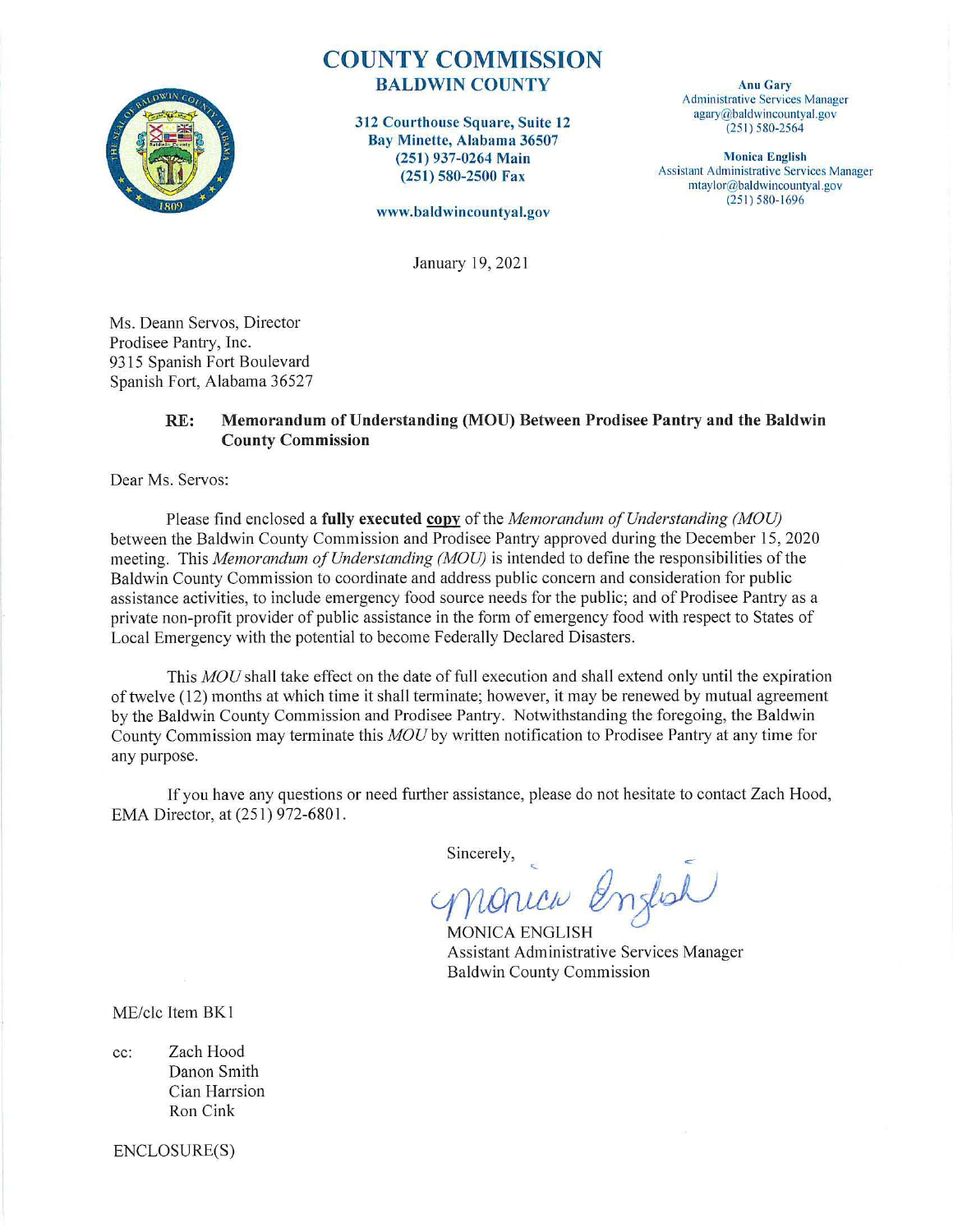# MEMORANDUM OF UNDERSTANDING

 $\tilde{\eta}_0$ 

Baldwin County Commission and Prodisee Pantry, Inc.

This Memorandum of Understanding is made and entered into between the Baldwin County Commission, the governing body of Baldwin County, Alabama (hereinafter referred to as the Baldwin County Commission), and Prodisee Pantry, Inc, an Alabama non-profit corporation (hereinafter referred to as "Prodisee Pantry").

WHEREAS, the Baldwin County Emergency Management Agency (EMA) was established as a Department of the Baldwin County Commission, in patt, to coordinate the efforts of volunteer agencies to assist citizens of Baldwin County (hereinafter referred to as "the County");

WHEREAS, Prodisee Pantry is a non-profit, community ministry which provides emergency food and disaster relief within Baldwin County; and

WHEREAS, the Baldwin County Commission, through its EMA, and Prodisee Pantry desire to establish a collaborative partnership in responding to the community's need for food during states of local emergency with the potential to become Federally Declared Disasters based on the following terms:

- 1. **INTENT.** This Memorandum of Understanding ("MOU") is intended to define the responsibilities of the Baldwin County EMA for coordinating public assistance and of Prodisee Pantry as a private non-profit provider of public assistance with respect to states of local emergency with the potential to become Federally declared disasters. The obligations of the parties hereto are subject to and governed by the terms and conditions of this MOU and shall pertain solely to the community's need for food during states of local emergency as determined by the Baldwin County Commission.
- 2. **TERM.** This MOU shall take effect on the date of full execution and shall extend only until the expiration of twelve (12) months at which time it shall terminate; however, it may be renewed by mutual agreement by the Baldwin County Commission and Prodisee Pantry. Notwithstanding the foregoing, the Baldwin County Commission may terminate this MOU by written notification to Prodisee Pantry at any time for any purpose.
- 3. **SERVICES.** Prodisee Pantry shall provide food services to the public for the benefit of citizens of Baldwin County during states of local emergency with the potential to become Federally declared disasters.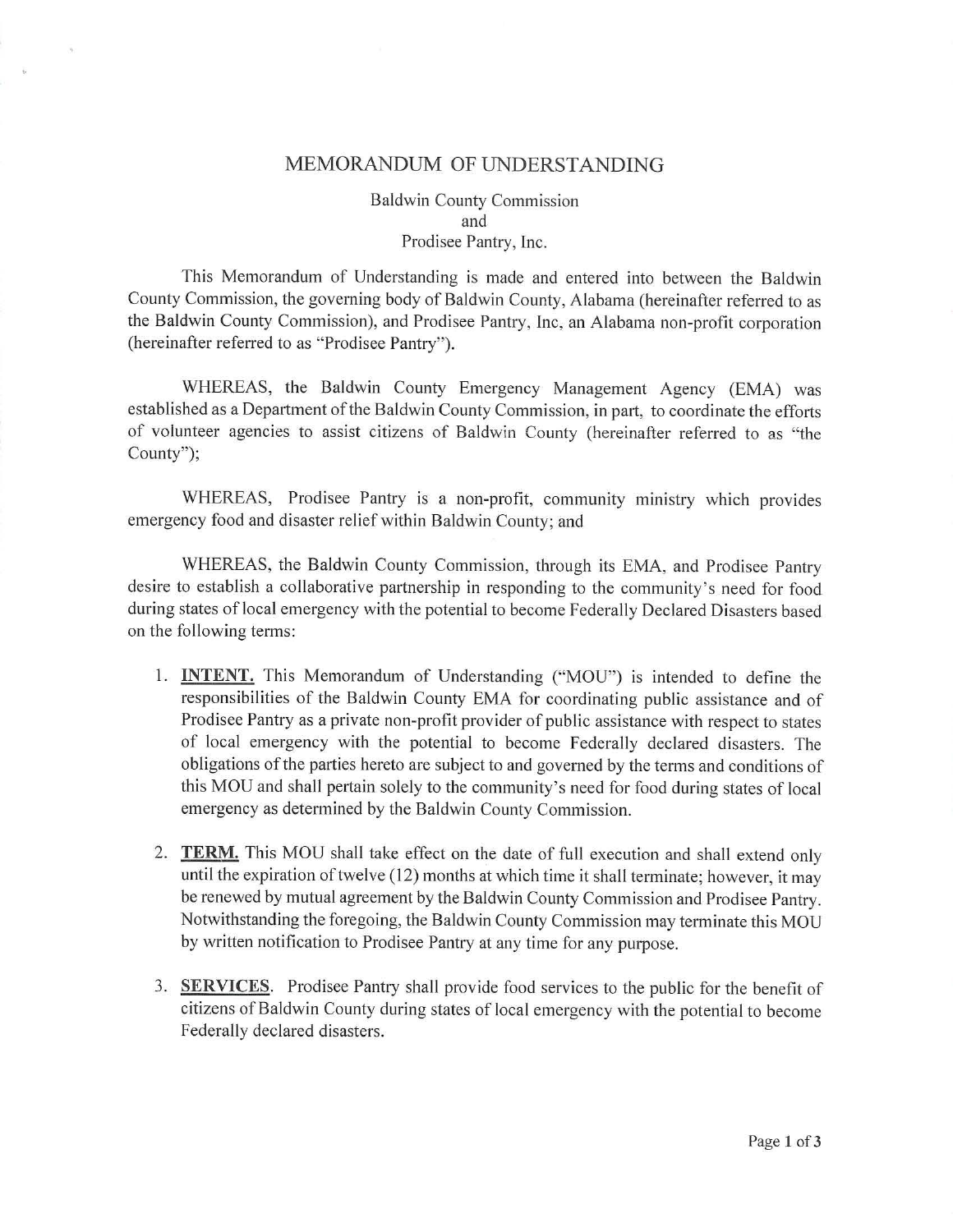#### 4. **GENERAL UNDERSTANDINGS.**

a. This MOU reflects the full and complete understanding of the Baldwin County Commission and Prodisee Pantry and may be modified or amended only by a document in writing executed by the Baldwin County Commission and Prodisee Pantry hereto and executed with the same formality of this MOU.

b. Prodisee Pantry agrees to defend, indemnify, and hold harmless the Baldwin County Commission, from any and all manner of claims, demands, actions, causes of actions, rights, damages, costs, or any other liability arising out of or resulting from performance related to this MOU.

c. Except as otherwise specified in this MOU, this document is not meant in any way to bind, or to be a contractual obligation of, either the Baldwin County Commission or Prodisee Pantry. The understandings outlined herein are provided for the general purposes of communicating the desires of the Baldwin County Commission and Prodisee Pantry.

d. This MOU shall supersede and replace any other agreements previously approved regarding the provision of food services to the public between the Baldwin County Commission and Prodisee Pantry.

### **BALDWIN COUNTY EMA**

 $B<sub>1</sub>$  $\frac{1}{\sqrt{2}}$ e Davis, III, Chairman Date

ATTEST:

 $By:$   $449202$ Date

Wayne A. Dyess, County Administrator



Page 2 of 3